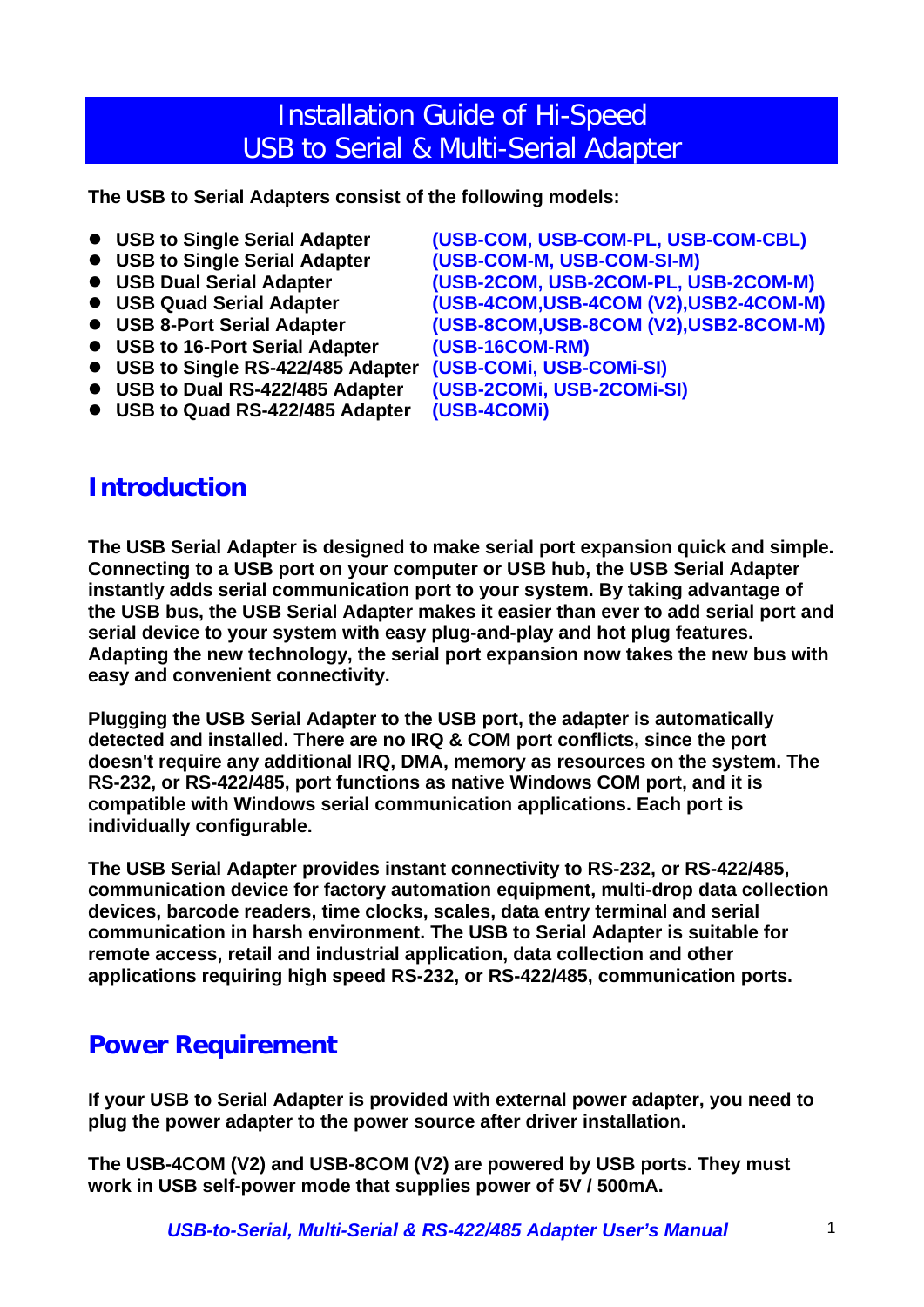# Windows Vista / 2003 / XP / 2000 Driver Installation

**You need to have administrator privileges to install any new drivers under Windows Vista /2003/XP /2000. To install the driver or update the configuration please log onto Windows as "Administrator" or ask your system administrator to install the USB-COM driver.** 

*You need to install driver first, prior to hardware installation. Do not connect the USB-to-Serial Adapter to the USB port of your computer, before you finish driver installation.* 

**Please proceed with the following steps to install the driver:** 

- **1. Insert the "USB COM Series Driver and Utility" CD into your CD-ROM.**
- **2. The "USB COM Series Driver and Utility CD" dialog box appears.**
- **3. Under "Driver Installation", double click "Windows Vista, 2003, XP, 2000 driver" to install the device driver.**
- **4. The USB COM install program will auto-detect the OS type and install the driver automatically. (Note: in Vista OS you will find another dialog box, please click on "OK" to confirm the drivers install program).**

| <b>EX C:\DOCUME~1\ADMINI~1\LOCALS~1\Temp\ckz_KRXF\DPInst_Monx64.exe</b>                                  |  |
|----------------------------------------------------------------------------------------------------------|--|
| 164-bit OS detected<br> "C:\DOCUME~1\ADMINI~1\LOCALS~1\Temp\ckz_KRXF\DPInstx64.exe"<br>Installing driver |  |
| FIDI CDM Driver Installation process completed.                                                          |  |
| Press enter._                                                                                            |  |
|                                                                                                          |  |
|                                                                                                          |  |
|                                                                                                          |  |

- **5. After the message "FTDI CDM Driver installation process completed" appears, press "Enter" to complete the driver installation.**
- **6. Plug in the USB to Serial Adapter to the USB port of your computer. Windows will finish installing the driver files.**

# **Check Installation**

**You can now verify the installation has been completed successfully by looking under Device Manager of the System Properties screen. (Go there by Start-Setting-Control Panel-System Properties-Hardware-Device Manager.** 

**The device should have installed as a "USB Serial Port (COMx)" attached to "USB Serial Converter (A/B)".**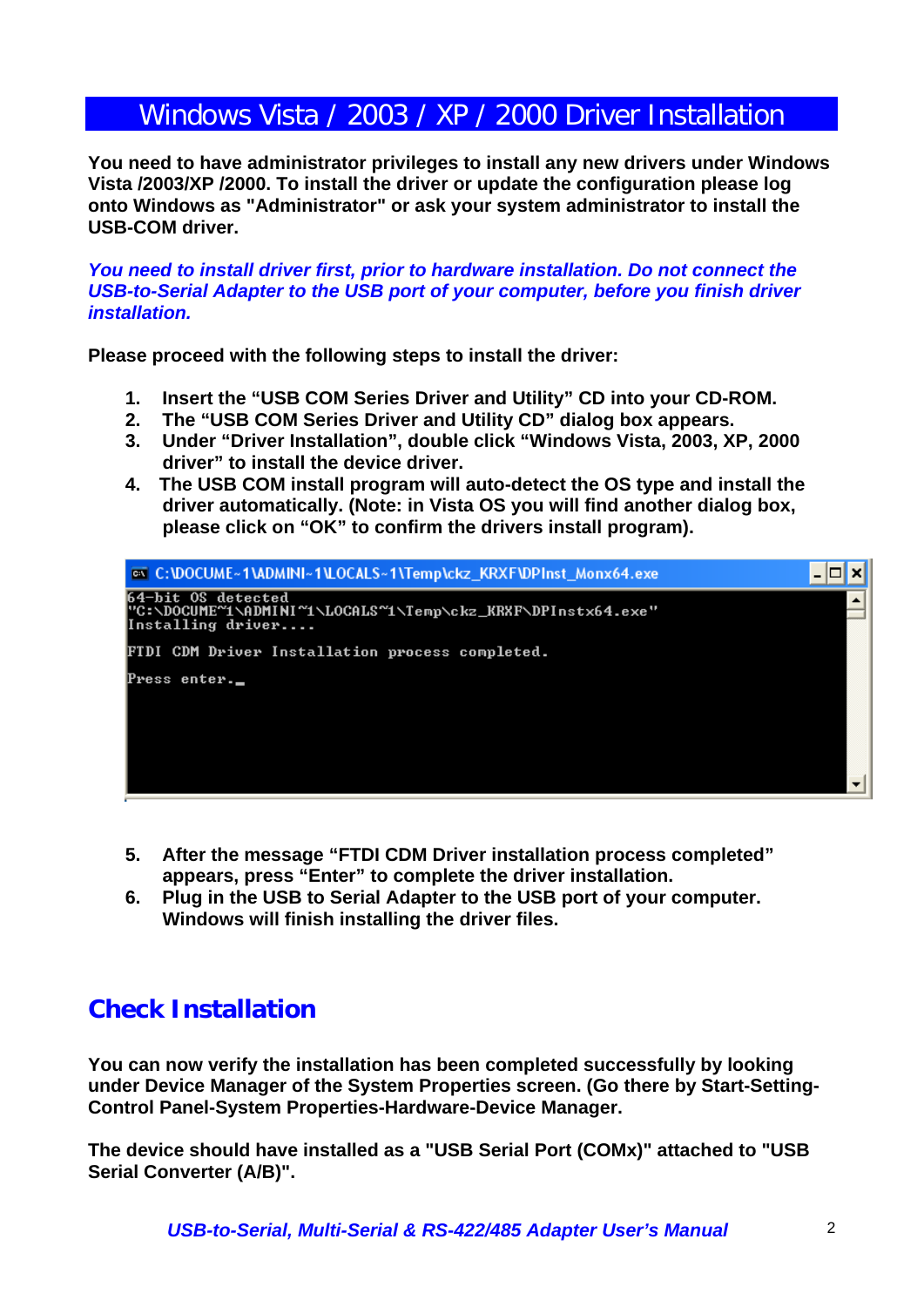# **Change COM Port Properties & COM Port Number**

**This feature is particularly useful for programs, such as HyperTerminal, which only work with COM1 through COM4. Please ensure that you do not change the COM Port Number already in use.** 

**To change the virtual COM port properties:** 

- **Select the "USB Serial Port"**
- z **Click "Properties".**
- Select "Port Setting" and "Advanced".
- Click the drop down arrow on COM Port Number and scroll to the required COM **port. Select "OK".**
- Return to the Device Manager Screen. You will see that the USB Serial Port **installation has been changed to the new COM Port Number.**

#### **Uninstalling Windows 2003/XP/2000 Drivers**

**Please proceed with the following steps to uninstall the 2003/XP/2000 driver:** 

- **1. Insert the "USB COM Series Driver and Utility" CD into your CD-ROM.**
- **2. The "USB COM Series Driver and Utility CD" dialog box appears.**
- **3. Under "Driver Uninstalling", double click "Windows 2003, XP, 2000 driver uninstall" to uninstall the device driver.**
- **4. When following dialog box appears, double click "Clean System" to uninstall the 2003/XP/2000 drivers.**



**5. You need to disconnect all USB to serial Adapters from your PC, when the message below appears. Double click "OK" to start uninstalling Windows 2003/XP/2000 USB to Serial drivers.**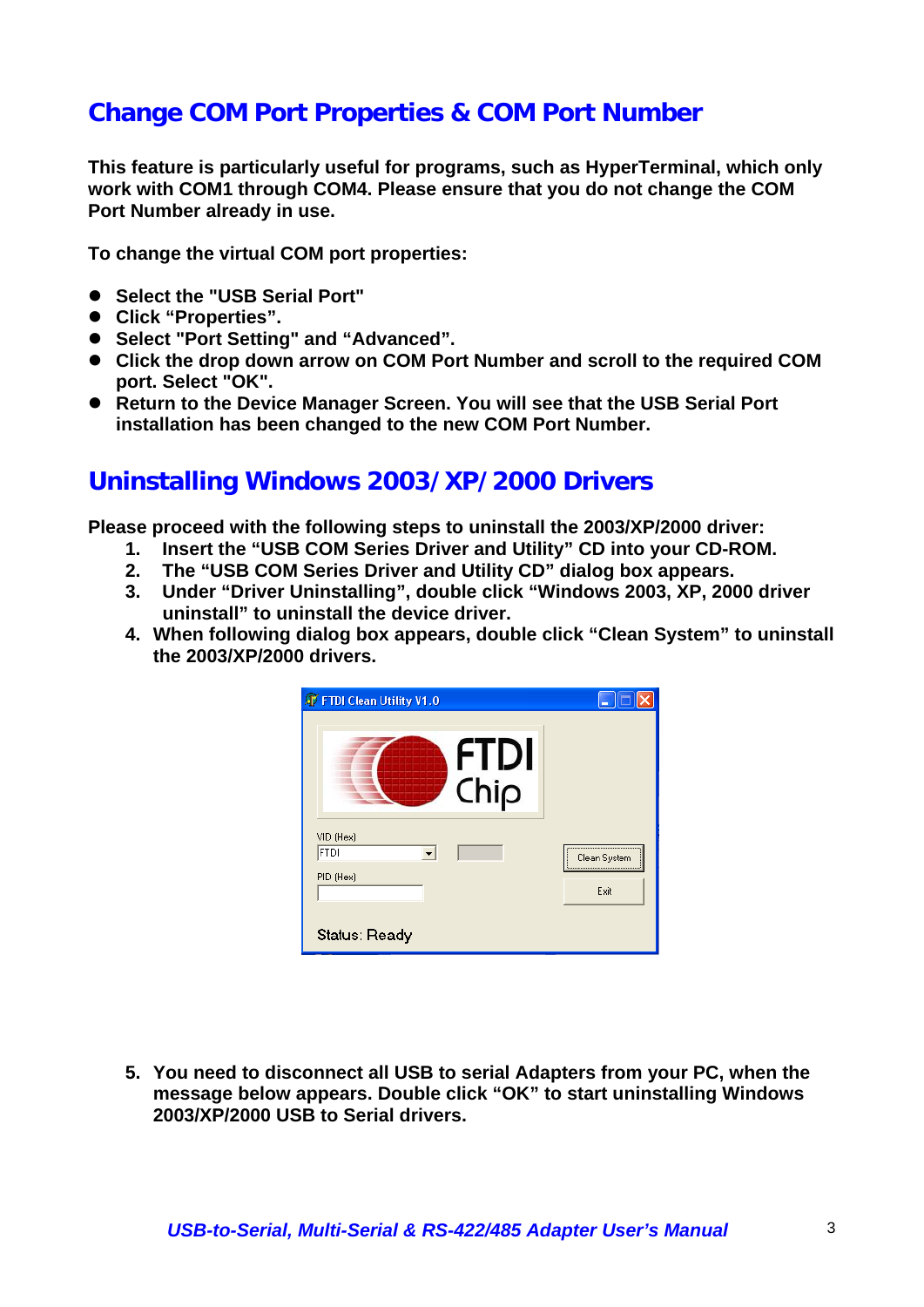

**6. Double click "Yes" to confirm it.** 

| Confirm |                                                                                                      |
|---------|------------------------------------------------------------------------------------------------------|
|         | You are about to uninstall all FTDI drivers for VID 0x0403 and all PIDs.<br>Do you want to continue? |
|         | No                                                                                                   |

**7. Click "No" to proceed.** 

| <b>Confirm</b> |                                              |  |
|----------------|----------------------------------------------|--|
|                | Do you want to cancel driver uninstallation? |  |
|                | Yes<br>No                                    |  |

**8. When the message "Status: System clean completed" appears, double click "Exit" to complete the USB to serial drivers uninstall.** 

| <b>AT FTDI Clean Utility V1.0</b> |              |
|-----------------------------------|--------------|
| <b>FTDI</b>                       |              |
| Chip                              |              |
| VID (Hex)                         |              |
| <b>FTDI</b>                       |              |
|                                   | Clean System |
| PID (Hex)                         | Exit         |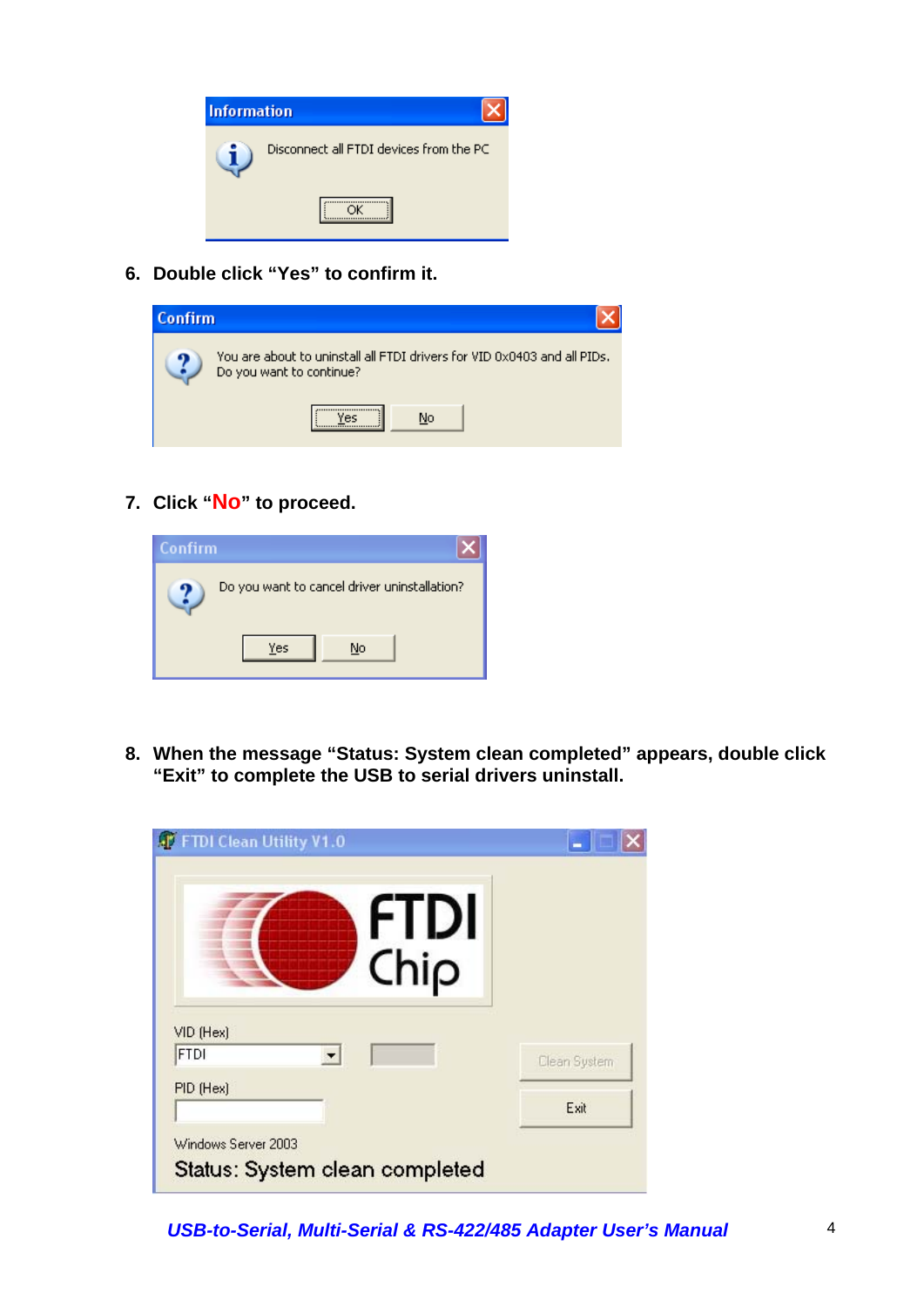#### **Uninstalling Windows Vista Drivers**

**Windows Vista has many new security features. You need to proceed with the following steps to uninstall the Vista driver:** 

- **1. The USB to serial devices must connect to the PC.**
- **2. Press "Start" button and select "Control Panel".**
- **3. Select "Classic View" from the top left hand corner and then "System" from the list.**
- **4. Select "Device Manager" from the top left hand corner.**



**5. Locate your Device under the Ports (COM & LTP) section and right click on it to bring up the menu shown.** 

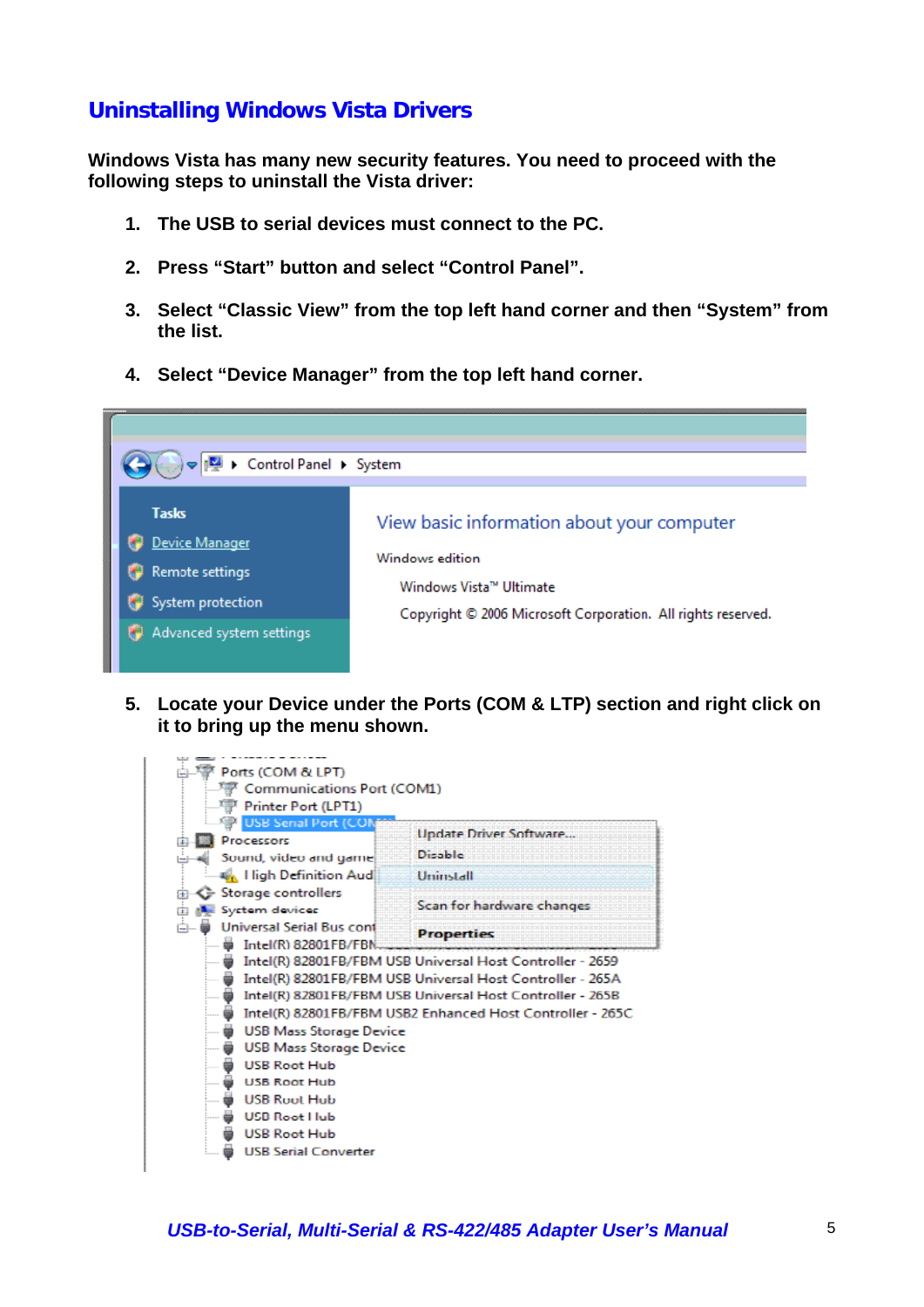**6. Select uninstall and be sure to click the box for "Delete the driver software for this device" in the next window and press "OK".** 



**Note: if you have more than one USB Serial Port (COMx) installed in your PC, you need to repeat from step 5 to step 6 to delete the driver software for each port.** 

**7. Locate your Device under the Universal Serial Bus Controllers section, and right click on it to bring up the menu shown.** 



*USB-to-Serial, Multi-Serial & RS-422/485 Adapter User's Manual* 6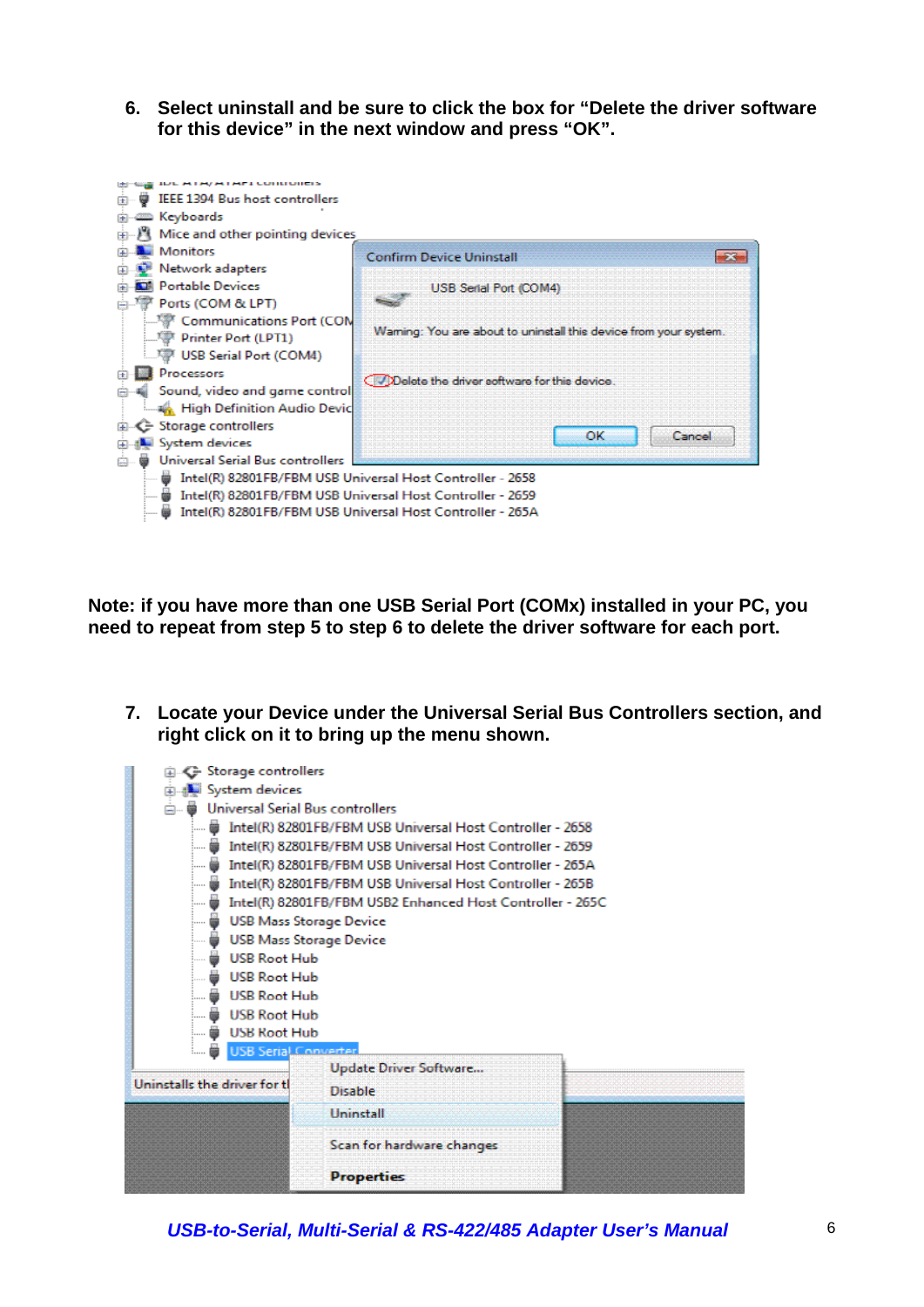**8. Select uninstall and be sure to click the box for "Delete the driver software for this device" in the next window and press "OK".** 



**Note: if you have more than one USB Serial Converter installed in your PC, you need to repeat step 7 and step 8 to delete the driver software for all devices.**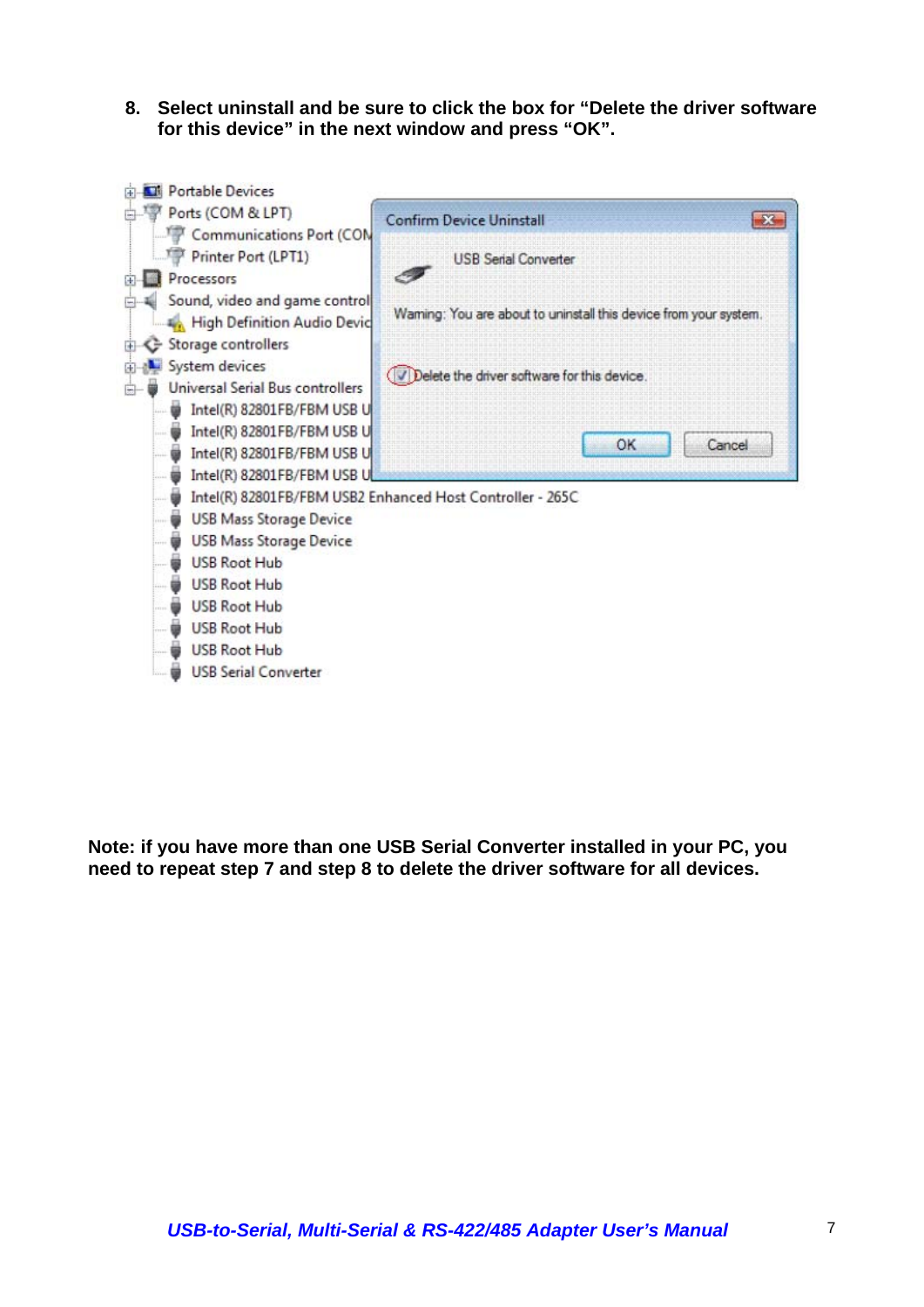# Hardware Installation & RS-422/485 Mode Configuration of USB to RS-422/485 Adapter

## **Jumper Settings for RS-422 or RS-485**

**Inside the unit, there is a 10 x 2 (20 pin) header block which is jumpered to select the mode of operation. You will need to open up the plastics or metal covers, and set the jumper setting to RS-422 mode or RS-485 mode as per the requirements of your application. After the setting of jumpers and connecting power supply to the adapter, you then plug the adapter to USB port to start driver installation. The RS-422 & RS-485 Mode Block Configuration Settings are listed as follows.** 

**Example jumper block setting ( RS-422 mode )** 



# **RS-422 Mode Block Configuration**

| Jumper    | <b>Function</b>                                                                                                                                   |  |
|-----------|---------------------------------------------------------------------------------------------------------------------------------------------------|--|
| $1-2$     | TxD/ RxD Termination of 120 Ohm. This jumper should be<br>always populated for RS-422 mode.                                                       |  |
| $3 - 4$   | CTS/ RTS Termination of 120 Ohm. This jumper should be<br>always populated for RS-422 mode.                                                       |  |
| $9 - 10$  | TxD Driver Always ON. As RS-422 is full duplex point to point,<br>the transmitter should always be enabled.                                       |  |
| $13 - 14$ | RxD Driver Always ON. As RS-422 is full duplex point to point,<br>the receiver should always be enabled.                                          |  |
| $17 - 18$ | <b>Enable CTS Handshaking.</b><br>This setting allows the data flow to be controlled using CTS/RTS<br>handshaking if required by the application. |  |

**Note : all other positions = no jumper populated.**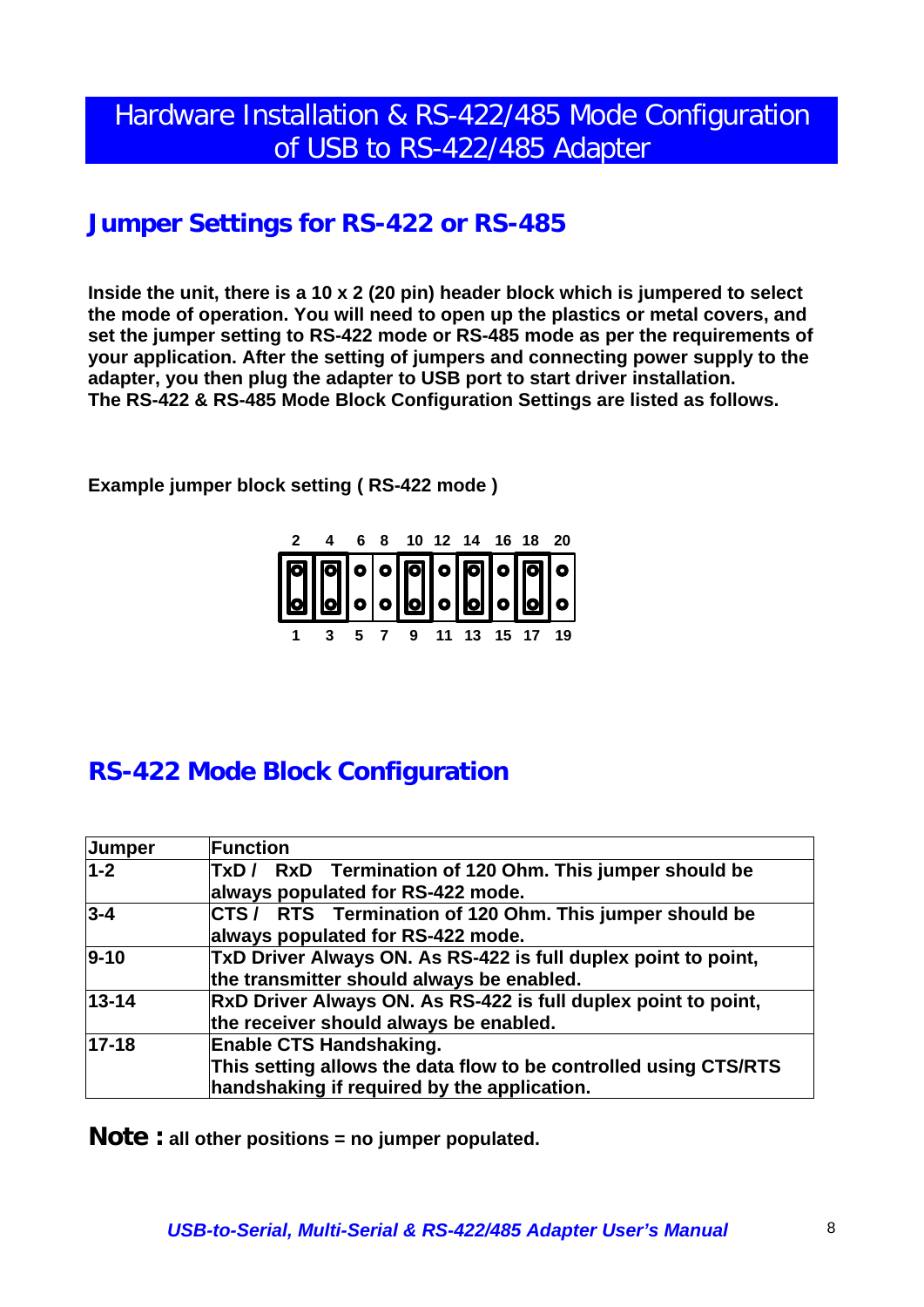# **RS-485 Mode Block Configuration**

| <b>Jumper</b>                                                                  | <b>Function</b>                                                       |
|--------------------------------------------------------------------------------|-----------------------------------------------------------------------|
| $1-2$                                                                          | TxD/ RxD Termination of 120 Ohm. This jumper should only be           |
|                                                                                | populated at each end of the cable to meet RS-485 termination         |
|                                                                                | requirements.                                                         |
| $5-6$                                                                          | TxD / RxD Single pair (half duplex for RS-485). Populate both         |
| 7-8                                                                            | these jumpers.                                                        |
| $11 - 12$<br>Enable TxD Driver only when transmitting. This is required by the |                                                                       |
|                                                                                | RS-485 as multiple devices can transmit over the same twisted pair.   |
|                                                                                | When a RS-485 is not transmitting, it's transmitter must be turned    |
|                                                                                | off to allow other devices to communicate over the same wire.         |
| $13 - 14$                                                                      | RxD Always Enabled. In this RS-485 mode characters transmitted        |
| (Echo)                                                                         | by the RS-485 device will also be received by the same device.        |
|                                                                                | These echoed characters are usually stripped out by the               |
|                                                                                | application software.                                                 |
| <b>OR</b>                                                                      |                                                                       |
| $15 - 16$                                                                      | Transmit Data Echo Suppression Mode. In this mode characters          |
| (No Echo)                                                                      | transmitted by the RS-485 device will NOT be received by the same     |
|                                                                                | device. In this mode there is no need for the application software to |
|                                                                                | strip out the transmitted data from the received data as it is        |
|                                                                                | handled                                                               |
|                                                                                | by the hardware.                                                      |
| 19-20                                                                          | CTS Always Enabled. As there is no hardware handshaking in            |
|                                                                                | RS-485, CTS should be permanently enabled to allow unrestricted       |
|                                                                                | flow of data. If handshaking is required for RS-485 it can be done    |
|                                                                                | using X-On / X-Off handshaking protocol.                              |

**Note : all other positions = no jumper populated.** 

**Sometimes, when operating in RS-422 or RS-485, it is necessary to configure 120 Ohm termination of the data transmission lines. Generally this must be done in the cabling, since this depends on the installation of connections. Before applying the option, check your cable specification for proper impedance matching.** 

# **Optical Isolation & Surge Protection**

**Optical isolation and surge protection are available to the models with the suffix "SI". Each RS-422/485 port is individually optically isolated with 2000 volt DC optical isolation. The optical isolation protects your PC or notebook from spikes and surges on the RS-422/485 network, by converting the electrical pulse into an optical signal and then changing it back into an electrical pulse. Your computer is well protected, since the surges and spikes cannot cross the optical link.** 

**Each RS-422/485 port is individually protected by surge protector to withstand electrostatic discharge and power surges up to 25KV ESD. Surge suppression on all signals prevent from damages caused by lighting or high voltage**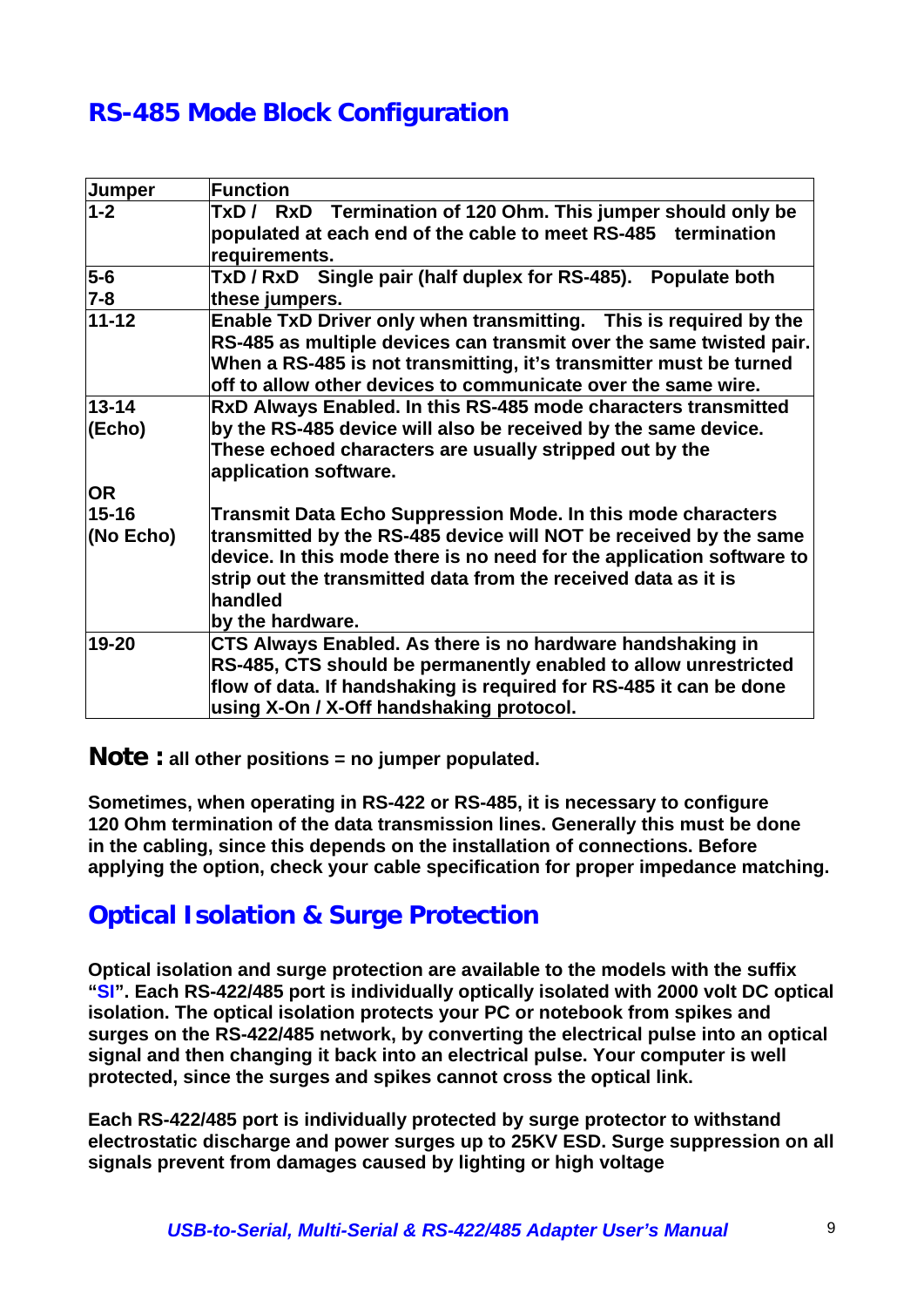# **RS-232 Signal Pin-outs of DB-9 Male**

| Pin 1            | <b>DCD</b> |
|------------------|------------|
| Pin <sub>2</sub> | <b>RxD</b> |
| Pin <sub>3</sub> | <b>TxD</b> |
| Pin 4            | <b>DTR</b> |
| Pin 5            | <b>GND</b> |
| Pin 6            | <b>DSR</b> |
| Pin 7            | <b>RTS</b> |
| Pin <sub>8</sub> | <b>CTS</b> |
| Pin 9            | RI         |

# **RS-422 Signal Pin-outs of DB-9 Male**

| Pin 1            | $TxD-(A)$  |
|------------------|------------|
| Pin <sub>2</sub> | $TxD+(B)$  |
| Pin <sub>3</sub> | $RxD+(B)$  |
| Pin 4            | $RxD-(A)$  |
| Pin <sub>5</sub> | <b>GND</b> |
| Pin <sub>6</sub> | $RTS- (A)$ |
| Pin 7            | $RTS+(B)$  |
| Pin <sub>8</sub> | $CTS+(B)$  |
| Pin <sub>9</sub> | $CTS- (A)$ |

## **RS-422 Signal Wiring**

#### **• Point-to-Point 4 Wire Full Duplex**

**USB-xCOMi RS-422 Device**

- **2 TxD+(B)** ← RxD+ (B)
- **RxD- (A) 1 TxD- (A)**
- **TxD+(B) 3 RxD+ (B)**
- **TxD- (A) RxD- (A) 4**
- **GND 5 GND**